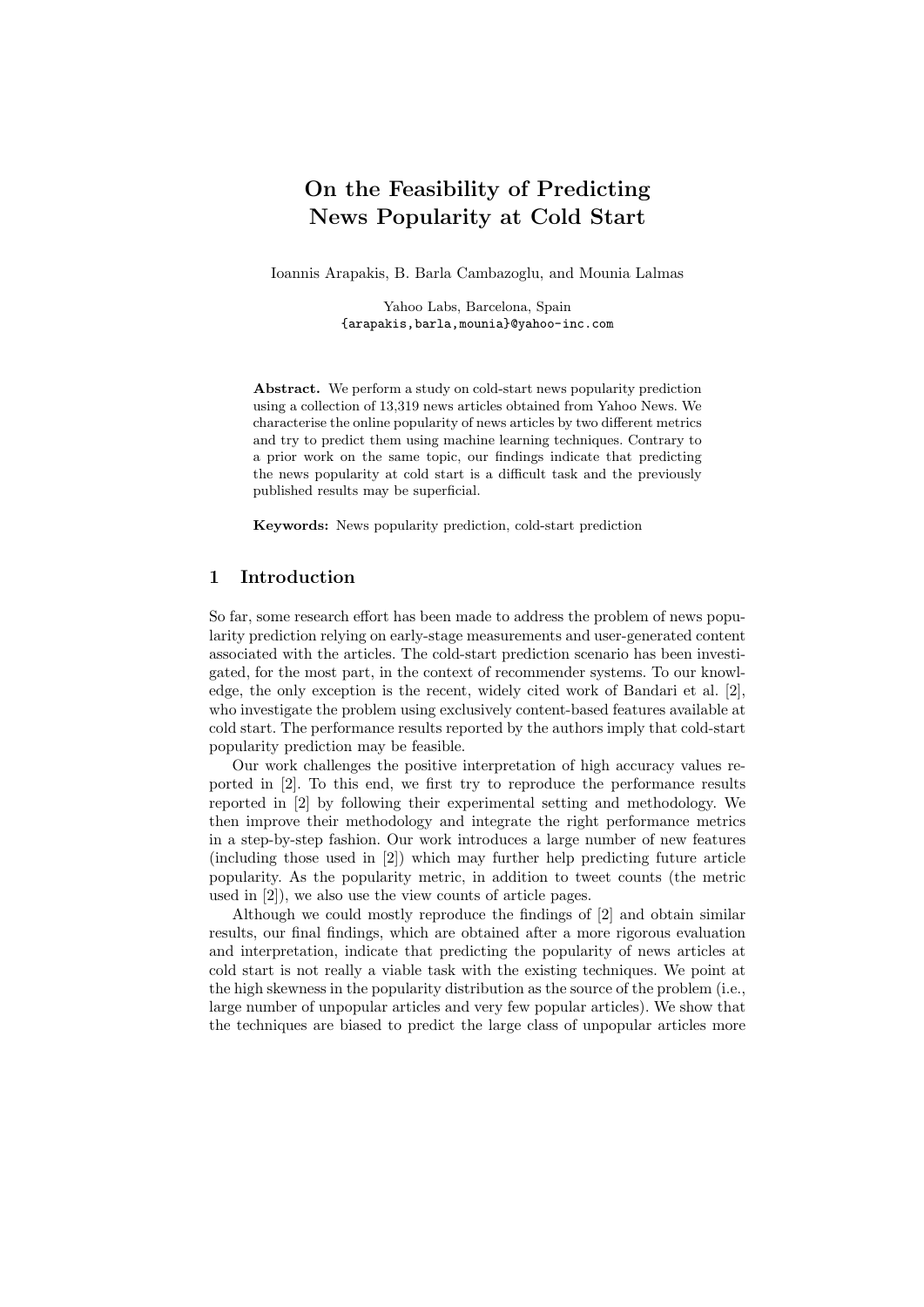2 Ioannis Arapakis, B. Barla Cambazoglu, and Mounia Lalmas

accurately than the small class of popular articles (a common phenomenon in machine learning). Therefore, popular articles, which are more important to detect early, cannot be predicted and surfaced to a large extent.

# 2 Related Work

Some research efforts have addressed the cold-start prediction problem in the context of recommender systems. In [6], the authors present an approach to identify representative users and items using representative-based matrix factorisation. The authors of [5] discuss a hotel recommender system that employs context-based features. The authors overcome the cold-start problem by mining contextual information and analysing it for common traits per context group. In [3], the authors demonstrate how cold-start book recommendations based on social-tags can be combined with traditional collaborative filtering methods to improve performance. Finally, the work in [8] addresses the problem of cold-start social event recommendation, using the home location of the mobile phone users and the social events they have attended in the past.

To the best of our knowledge, the only work that has tackled the cold-start popularity prediction problem in the context of online news is the work of Bandari et al. [2]. In their work, the authors use a measure of popularity based on the number of times a news article is shared on Twitter. They devise a machine learning framework using some basic features including news source, genre, subjectivity of the language, and entities in the articles. The performance results reported by the authors suggest that popularity prediction is possible using only the limited information available before a news article is published. In this work, we reproduce the experimental results of [2] and demonstrate, using a more uniform dataset and a larger set of features, that predicting the news popularity at cold start is not a viable task with the existing techniques. Contrary to the findings of Bandari et al., we show that an article's popularity cannot be accurately estimated, solely on the basis of content features without incorporating any early-stage popularity information.

## 3 Data, Setup, and Characterisation of Metrics

Our analysis was conducted on a dataset consisting of 13, 319 news articles taken from Yahoo News. We opted for a single news portal to be able to extract features that are consistent across all articles. The dataset was constructed by crawling news articles over a period of two weeks. During the crawling period, we connected to the RSS feed API of the news portal every 15 minutes and fetched newly published articles. Each article was identified by its unique URI and stored in a database, along with meta-data like genre (e.g., politics, sports, crime), publication date, and article's HTML content at the time of publication.

To quantify the online popularity of news articles, we opted for two different metrics: the number of times an article was posted or shared on Twitter (Tweets) and the number of times an article page was viewed by the users (Pageviews).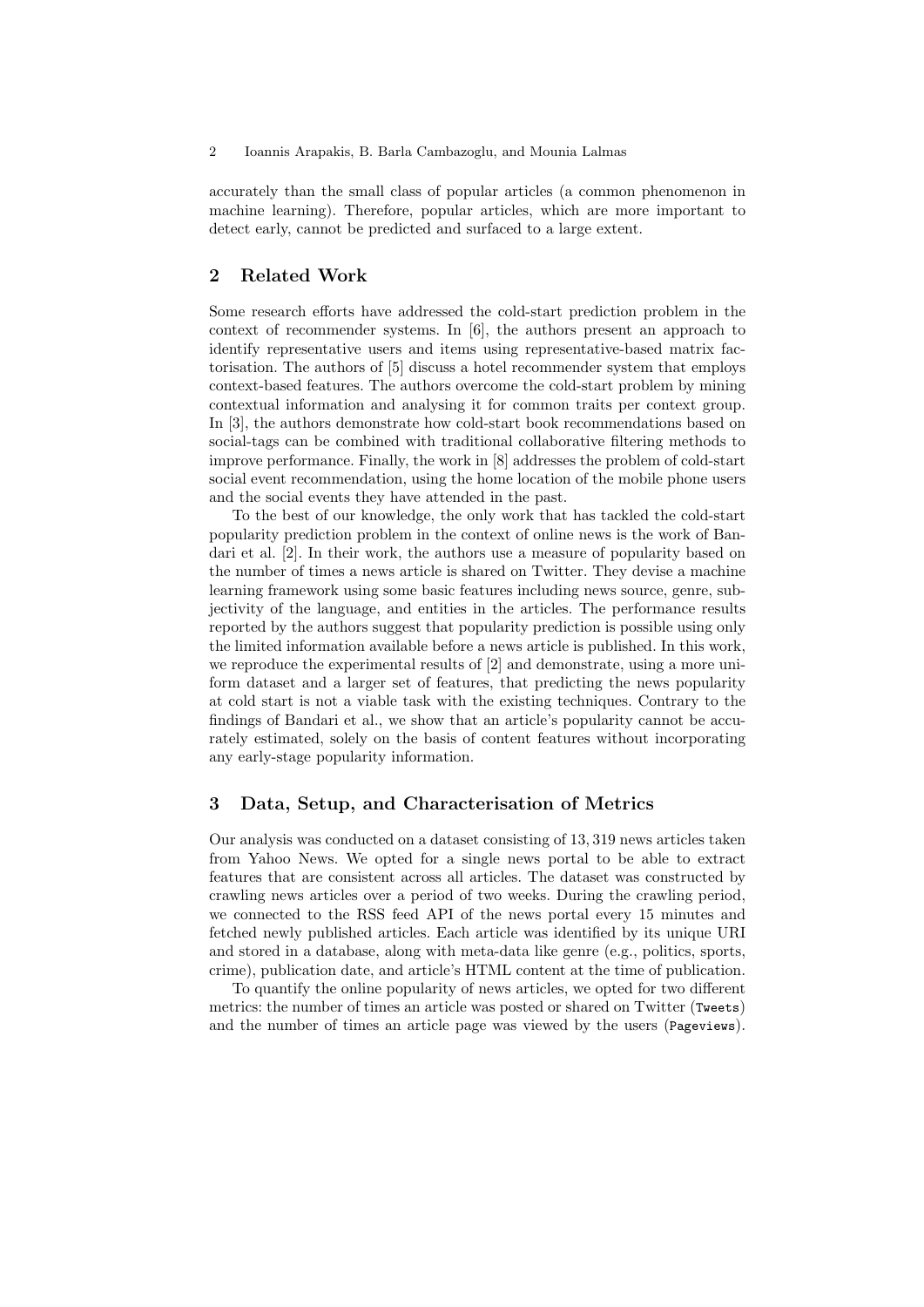

The choice of Tweets was informed by the fact that, nowadays, an increasing number of users are interacting with social media applications and exchanging content. Online communities, such as Twitter, serve as conduits for information flow and can thereby help to assess the virality of online content. We also include Pageviews as a metric since it is commonly used as a proxy for website engagement and online content popularity.

In our setup, every request to the RSS feed API was followed by a request to a public Twitter API to collect sample values for the Tweets metrics across time. For all articles stored in the database, the metric values were sampled every half an hour, over a period of one week after the articles' publication. This resulted in 337 observations per article. In addition, we sampled data about the page views, again every half an hour, from the access logs of the news site.

Fig. 1 shows the tweet counts of articles in decreasing order of counts. As expected, the distribution is heavily skewed, i.e., most articles are tweeted a few times while very few articles are tweeted many times. Consequently, the problem of identifying soon-to-be-popular news articles becomes a challenging task as we will see in Section 5. Fig. 2 shows the increase in Tweets over time (the values are averages over all articles). We report both the original values (inner plot) and normalized values (outer plot). According to the figure, the increase in the Tweets metric saturates after two days. About 90% of the tweets happen in the first 12 hours after an article is published.<sup>1</sup>

#### 4 Features

We use a larger number of features that we extract from the content of the news articles as well as external sources. Our features are categorised under ten main headings, depending on how or where the feature is obtained from. In what follows, we explain each feature category separately.

Time. We use features related to the time of news publication. Our choice is motivated by  $[1, 7]$ , where the authors successfully employ date and time information as features for their prediction tasks.

<sup>&</sup>lt;sup>1</sup> Pageviews were omitted in Figs. 1 and 2 due to the confidential nature of this metric.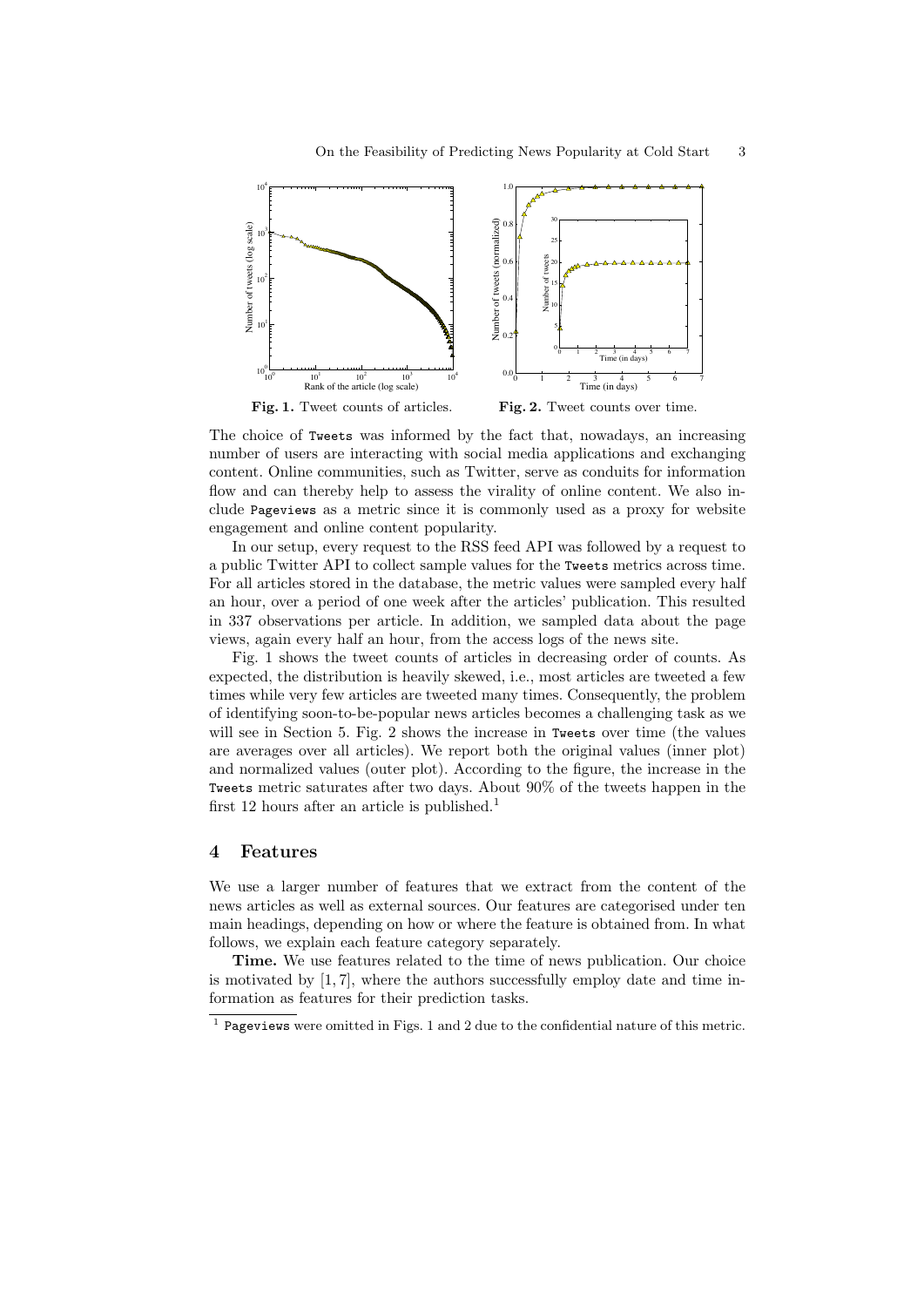#### 4 Ioannis Arapakis, B. Barla Cambazoglu, and Mounia Lalmas

News source. Similar to [2], we use the news source as a feature. In our study, the articles are obtained from five news distributors. A large portion of the articles are delivered by two major distributors, Reuters and Associated Press, while the share of the remaining agencies in the news volume is much smaller.

Genre. In [2], Bandari et al. use meta-data about the article category (i.e., genre) as one of the features. The authors observe that news related to certain genres have a more prominent presence in their dataset and most likely in the social media as well. Based on their results, we use specific genres as features.

Length. Our length features include the number of characters, words, and sentences in the body of the articles. The first two types of features are also computed for the titles of the articles.

NLP. We also use linguistic features which may have an effect on the online popularity of news articles. Our approach involves computing the distribution of nouns, adverbs, and verbs in the title and body of news articles. Our motivation for applying text analysis, even at this basic level, is that linguistic features can provide insights into certain aspects of the textual meaning or the impact on the reading experience.

Sentiment analysis. For sentiment analysis, we use SentiStrength, a lexiconbased sentiment analysis tool [9]. We compute a sentimentality score and a polarity score for an article by averaging the positive/negative sentiment scores returned by SentiStrength for the individual sentences in the article (as described in [4]). We compute the two scores also for the article's title, treating it as a single sentence.

Entity extraction. Similar to [2], we use an in-house software to extract named entities from the news articles. Here, in particular, we were interested in observing if the number of named entities in a news article affects its popularity. In general, we observed that articles that mention at least one entity are more likely to become popular than articles that do not mention any entity.

Wikipedia. For each named entity extracted from the article, we retrieve the popularity of the entity in Wikipedia.<sup>2</sup> Title- and body-level popularity values are then computed by summing the popularity values of all entities extracted from the title and article body, respectively. Other aggregation techniques, like averaging, yield inferior performance.

Twitter. To determine the short-term popularity of articles, we compute the popularity of named entities in Twitter. For each entity, we track the volume of tweets referring to the entity starting one hour, one day, and one week before the article's publication date.<sup>3</sup>

Web search. We repeat the same technique on a large sample of queries submitted to the front-end of a popular web search engine and compute the frequency of entities in the sample. Again, the popularity of an entity is computed at three different time intervals and the aggregate search popularity for an article is determined as before.

 $^2$  http://www.mediawiki.org/wiki/API:Main\_page

<sup>3</sup> We use Topsy's Otter API, available at http://code.google.com/p/otterapi/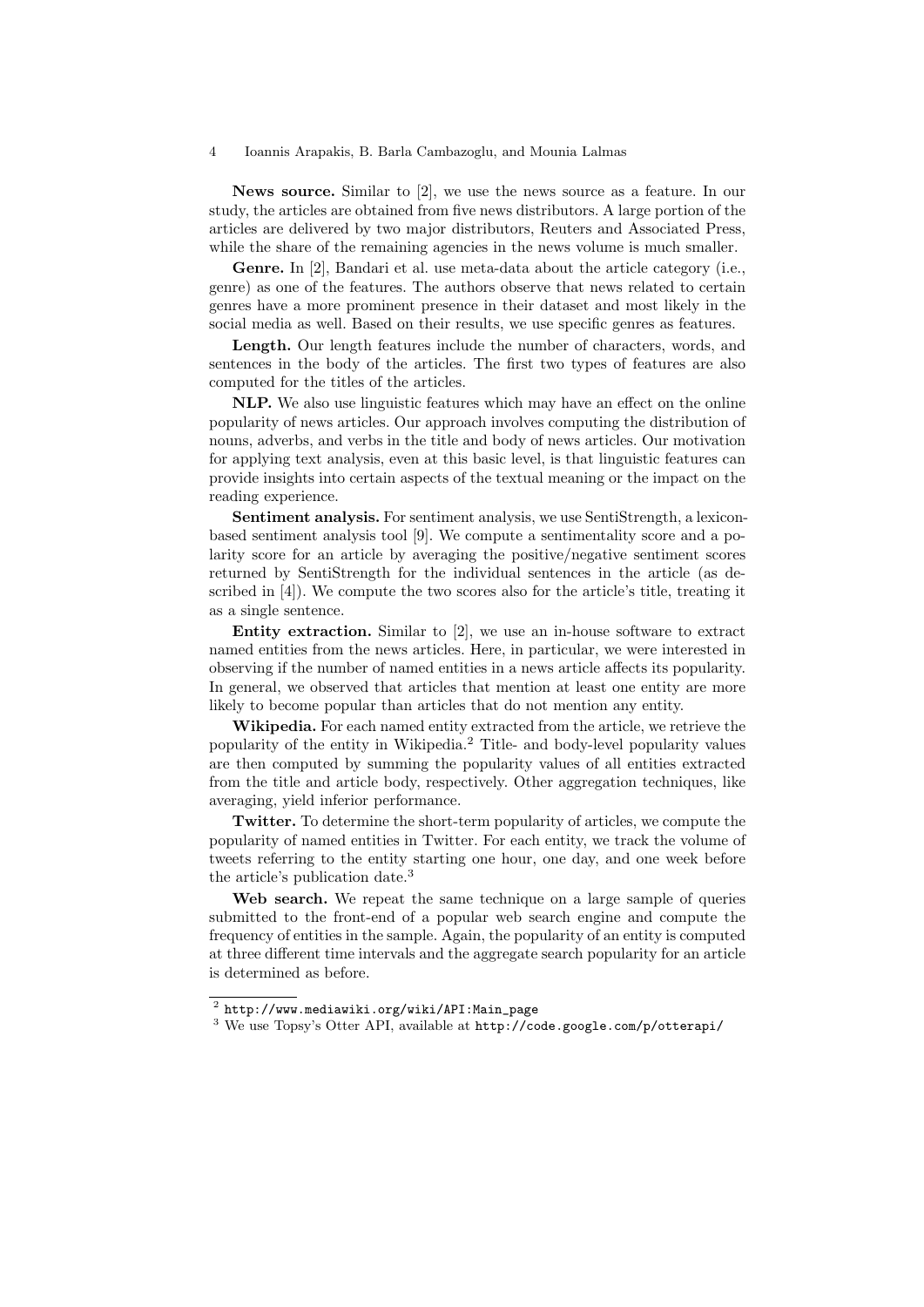### 5 Experiments

We start our experiments by reproducing the classification results presented in [2] by Bandari et al. for Tweets. To this end, we split two weeks of articles (13,319 articles) into three classes based on their tweet counts: A (low popularity), B (medium popularity), and C (high popularity). Adopting the choice made in [2], the tweet count ranges are set to [1, 20], (20, 100], and (100,  $\infty$ ) for the A, B, and C classes, respectively. Articles that are not tweeted are removed from the data and not included in set A. We experiment with the same classifiers used in [2]: naive Bayesian (NB), bagging (Bagging), decision trees (J48), and support vector machines (SVM). Moreover, for comparison purposes, we include a baseline classifier Baseline that always predicts the majority class in the training data. We make predictions for one hour, one day, and one week after an article is published. We perform log transformation on features exhibiting a skewed distribution.

Despite our efforts to create a similar setup, there are two minor differences between our setup and the setup in [2]. First, the articles used in [2] (10,000 articles) are obtained from a large number of news sites while our collection is obtained from a single, relatively major news site. Second, in [2], the popularity of articles are assumed to saturate after four days. In our case, as the closest value, we can use the popularity values obtained after one week. Nevertheless, since the features used in our study form a more powerful superset of the features used in [2], we expect to attain better or at least similar classification performance.

In Table 1, we report the performance in terms of the accuracy metric, i.e., the fraction of test articles whose class is correctly predicted by the classifier.<sup>4</sup> The reported results are obtained by performing cross-validation with ten folds, again adopting the choice made in [2]. According to the table, for the (Tweets, Week) case, the best performing classifier (SVM) achieves an accuracy of 79.7%, which is a bit lower than the best accuracy value (83.96%) reported in [2] (achieved by Bagging). However, when we observe the relative improvement with respect to the baseline  $(79.7\% - 70.3\% = 9.4\%)$ , we find it to be slightly higher in our case. Although it is not directly reported in [2], the relative improvement in their case can be estimated as 83.96%−76%= 7.96% using the data the authors provided in Tables 5 and 6. In general, the reported results are comparable, and we believe that we were able to reproduce the results reported in [2] to a certain degree.

Next, we repeat the same experiment using a training/test split in the time dimension instead of cross-validation. This is because, in the latter approach, the classifiers are allowed to use future information. In a real-life setting, this is not meaningful since a model would be trained at a fixed point in time using features extracted from previously seen articles and then it would be applied to predict the popularity of new articles. Hence, we repeat the previous experiment by splitting the data into training and test sets. The training set contains articles published in the first week and the test set contains articles published in the following week. The two sets are roughly equal in size. According to Table 2, the

<sup>4</sup> We do not report the classification accuracies for the Pageviews metric as this may reveal confidential information about the distribution of page views.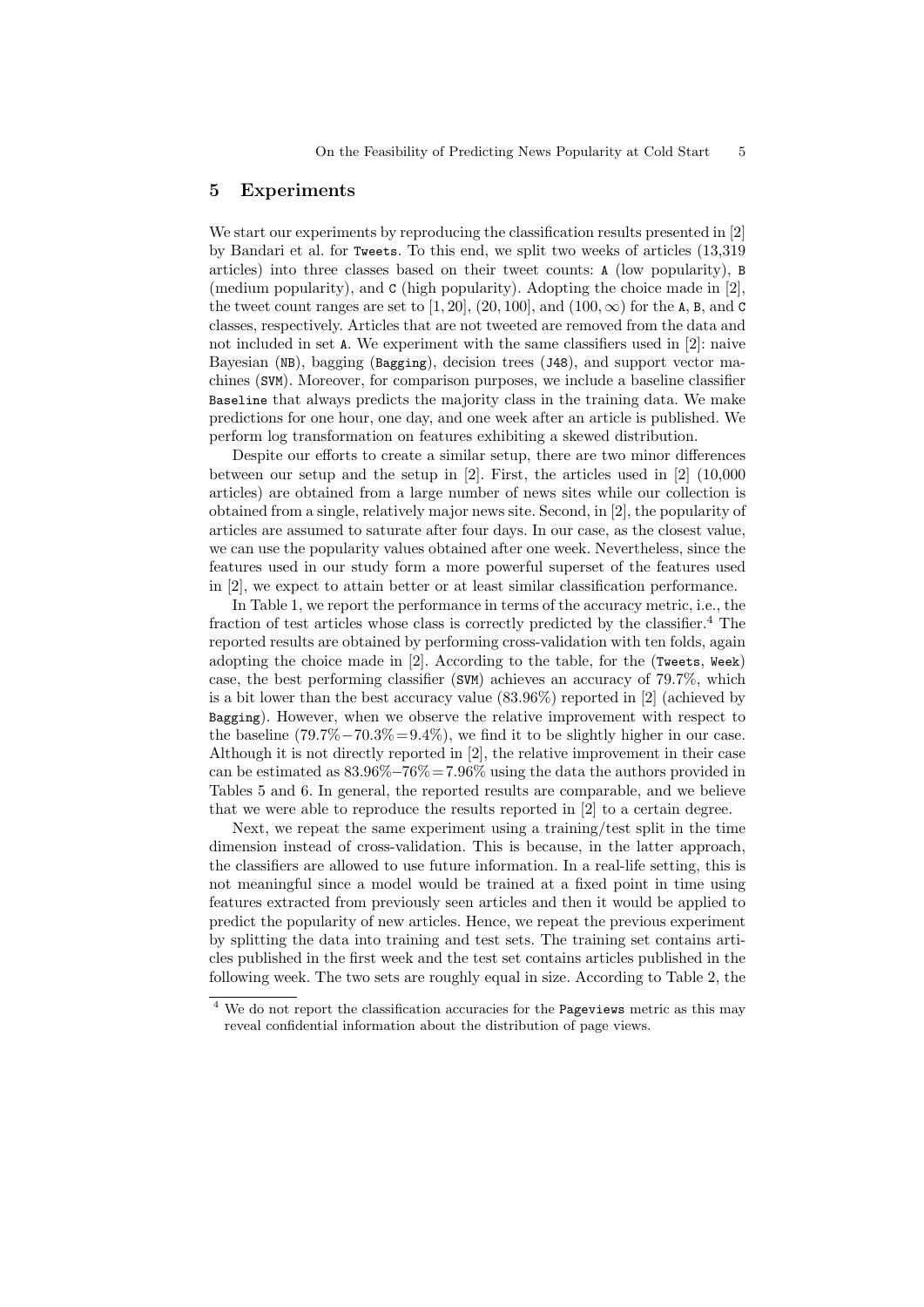Table 1. Accuracy (ten-fold cross validation, without zero-popularity articles)

|            | Tweets |       |       |  |  |
|------------|--------|-------|-------|--|--|
| Technique  | Hour   | Day   | Week  |  |  |
| Baseline   | 0.840  | 0.710 | 0.703 |  |  |
| NB         | 0.693  | 0.581 | 0.574 |  |  |
| Bagging    | 0.858  | 0.749 | 0.741 |  |  |
| J48        | 0.856  | 0.781 | 0.775 |  |  |
| <b>SVM</b> | 0.859  | 0.802 | 0.797 |  |  |

Table 3. Accuracy (training/test split, with zero-popularity articles)

|           | Tweets |       |       |  |  |
|-----------|--------|-------|-------|--|--|
| Technique | Hour   | Day   | Week  |  |  |
| Baseline  | 0.871  | 0.746 | 0.740 |  |  |
| NB        | 0.772  | 0.642 | 0.633 |  |  |
| Bagging   | 0.886  | 0.780 | 0.769 |  |  |
| J48       | 0.883  | 0.805 | 0.804 |  |  |
| SVM       | 0.890  | 0.829 | 0.825 |  |  |

Table 2. Accuracy (training/test split, without zero-popularity articles)

|            |       | Tweets |       |  |  |  |
|------------|-------|--------|-------|--|--|--|
| Technique  | Hour  | Day    | Week  |  |  |  |
| Baseline   | 0.839 | 0.706  | 0.698 |  |  |  |
| <b>NB</b>  | 0.735 | 0.589  | 0.584 |  |  |  |
| Bagging    | 0.858 | 0.737  | 0.74  |  |  |  |
| J48        | 0.852 | 0.779  | 0.774 |  |  |  |
| <b>SVM</b> | 0.861 | 0.803  | 0.798 |  |  |  |

Table 4. Fraction of instances in each of the three popularity classes

|       |       | Tweets |       |  |  |  |
|-------|-------|--------|-------|--|--|--|
| Class | Hour  | Day    | Week  |  |  |  |
| A     | 0.871 | 0.746  | 0.740 |  |  |  |
| B     | 0.125 | 0.227  | 0.231 |  |  |  |
| C     | 0.004 | 0.027  | 0.029 |  |  |  |

classification performance is somewhat similar to that in the previous experiment, i.e., there was no positive bias in results due to the use of cross-validation. In the remaining experiments, we use the setup with a training/test split.

Another issue that we observe in the methodology followed in [2] is the artificial manipulation of the original news collection. Before conducting their experiments, the authors remove from the data every article that is not tweeted at all after it was published. This manipulation may lead to unfair results because, in a real-life setting, it is not possible to know whether an article will be tweeted or not before it is published. Hence, herein, we repeat the previous experiment after including zero-popularity articles in the A class. The results are reported in Table 3. We observe that the classification problem is now easier than before as the accuracy of the best performing classifier has increased in all scenarios. In particular, the best accuracy increases from 79.8% to 82.5% in case of the (Tweets, Week) scenario. On the other hand, the performance gap between the best performing classifier and Baseline gets smaller. As an example, in case of (Tweets, Week), the improvement drops from  $10.0\%$  to  $8.5\%$ .

All results reported so far indicate high classification accuracy. But, how meaningful or useful are these results in practice? Can we really distinguish article popularity through classification? The answer lies in the surprisingly good performance of the Baseline classifier, which always predicts the label of the majority class in the training data. This implies that high accuracy values could be due to the highly skewed nature of the popularity distribution and the resulting class imbalance. In such scenarios, the classifiers are biased to learn and predict the majority class, leading to superficial accuracies.

But, how skewed is the class distribution at hand? In Table 4, we display the fraction of articles in the test set for each of the three classes (confirming Fig. 1). As we can see, the collection is dominated by the unpopular articles in class A. In all cases, class C (the class of most popular articles) constitutes less than 4% of the sample. In a real-life setting, it is much more important to distinguish the articles in class C from the rest. The question is then how good are we in predicting class C articles. To answer this question, one can look at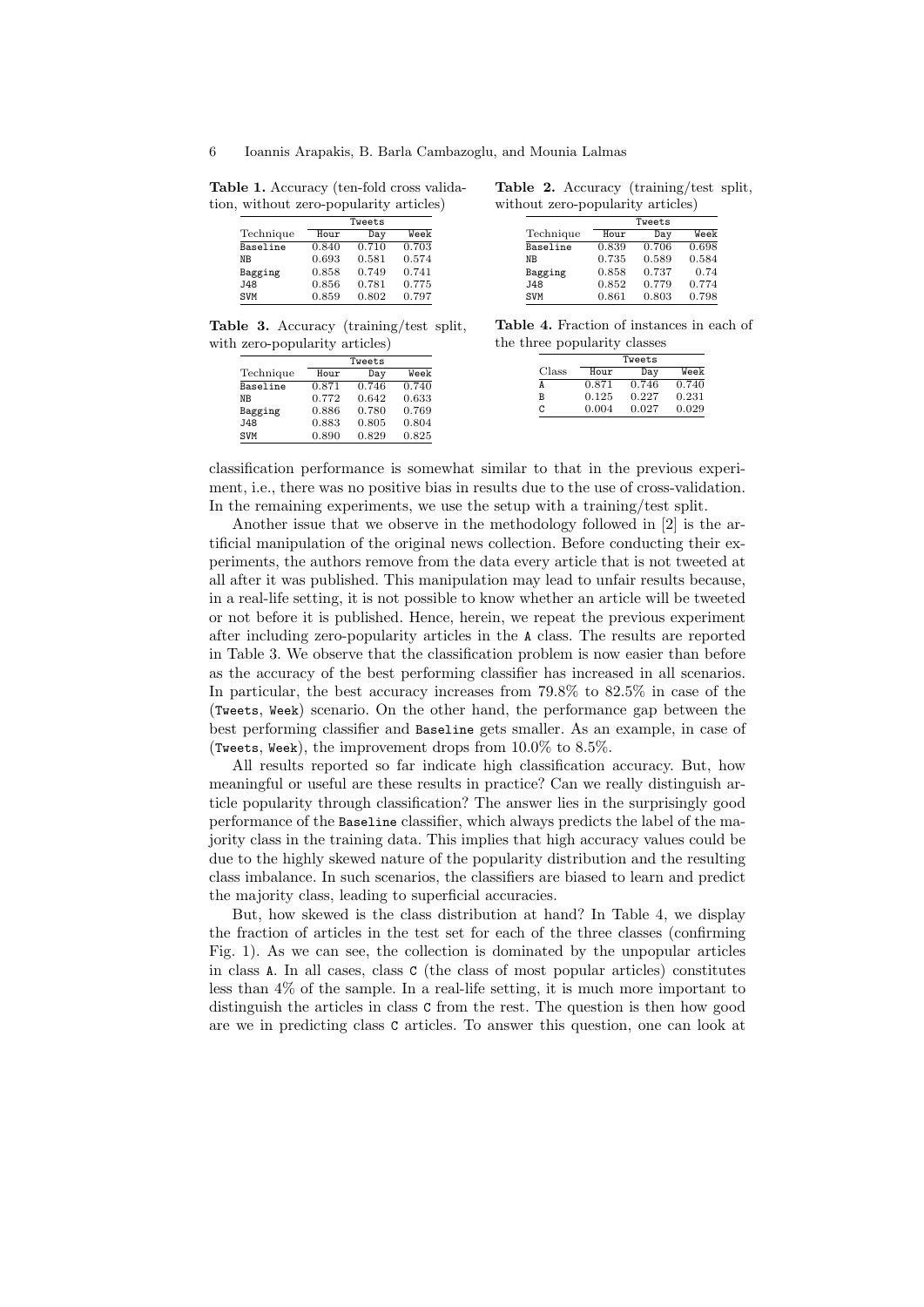Table 5. The confusion matrix for (Tweets, Week)

 $Actual$ 

|  | Table 6. Root mean squared error (train-       |  |
|--|------------------------------------------------|--|
|  | ing/test split, with zero-popularity articles) |  |

|   |       | Predicted |            | Tweets |       |  |
|---|-------|-----------|------------|--------|-------|--|
|   |       | R         | Technique  | Hour   | Dav   |  |
| A | 4.698 | 247       | BaselineR  | 1.701  | 1.931 |  |
| B | 728   | 812       | LR         | 1.132  | 1.270 |  |
| C | 98    | 96        | kNNR       | 1.537  | 1.720 |  |
|   |       |           | <b>SVM</b> | 1.135  | 1.278 |  |

the confusion matrices, showing the true and false positive rates per class. In Table 5, as a representative, we provide the confusion matrix for the (Tweet, Week) scenario (using the best performing classifier, SVM). According to the table, the classifier does quite well in correctly identifying class A articles. However, it fails to distinguish class C articles from class A and B articles. This result indicates that the accuracy numbers reported in [2] are very likely to be not useful either.

Given that classification does not yield meaningful performance, we turn our attention to regression and observe the performance in predicting the actual popularity values rather than the popularity class values. To this end, we evaluate three regression approaches: linear regression (LR), k-nearest neighbor regression (kNNR), and support vector machines (SVM). For comparison, we also use a simple baseline (BaselineR) that always predicts the mean value in the training data. We perform a logarithmic transformation on the target values before regression.

In Table 6, the regression performance is reported in terms of root mean squared error. According to the table, LR is the best performing technique. Overall, the calculated errors are low and also there is considerable improvement with respect to BaselineR. As we go from Hour to Week, the error increases due to the larger variation in popularity. However, the improvement relative to BaselineR also increases since predicting the late-stage popularity is easier.

Although the regression results give an idea about the prediction quality, they still do not tell us whether the predictions are biased towards unpopular articles. Moreover, in practice, accurate ranking of articles (in decreasing order of popularity) is more important than accurate prediction of their popularity. That is, given a popular and an unpopular article, the difference between the predicted popularity values is not of high importance as long as we can correctly rank the popular article above the unpopular article.

To visualize the ranking performance, in Fig. 3, we display the actual versus predicted popularity ranks of the articles (e.g., the article with the highest popularity is ranked first). A stronger correlation is observed between the actual and predicted tweet counts. In case of Tweets, we observe a stronger correlation between the actual and predicted values compared to Pageviews. The Kendal Tau (KT) correlation values in Table 7 are consistent with the plots.

Finally, we evaluate the performance focusing on the top ranked articles. This is important because, as we mentioned before, only a small fraction of articles gain visibility due to the limited space in web pages and the limited attention span of users. Therefore, it is vital to get the popularity ranking right especially at the high ranks by correctly identifying the most popular articles. To evaluate the performance at top ranks, we define the recall@k (R@k) metric (this is different than the traditional recall metric in information retrieval). Our metric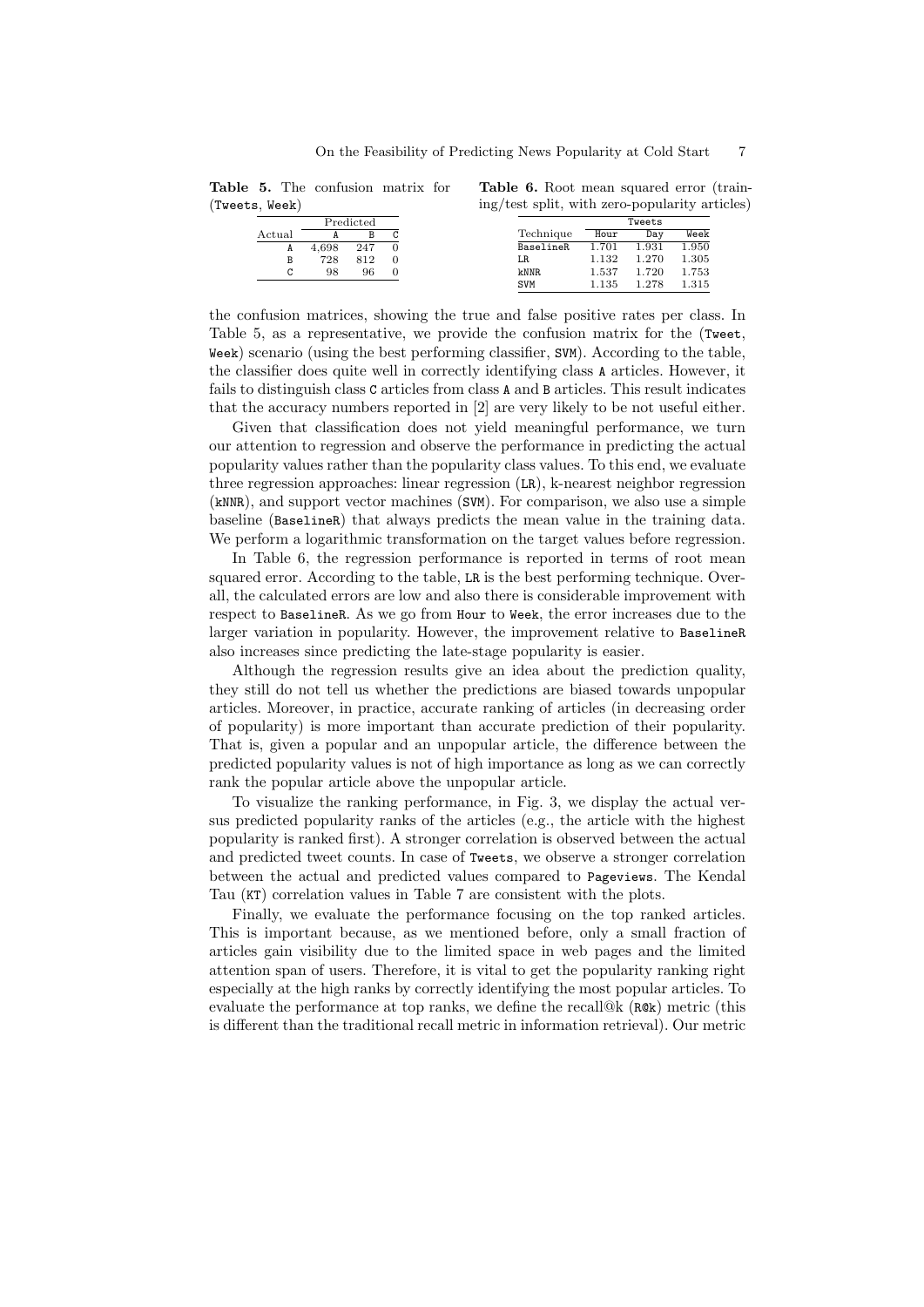8 Ioannis Arapakis, B. Barla Cambazoglu, and Mounia Lalmas



Fig. 3. Actual versus predicted ranks.

Table 7. Performance in terms of the Kendal Tau and recall@k metrics

|        |       | Tweets |       |       | Pageviews |       |  |  |
|--------|-------|--------|-------|-------|-----------|-------|--|--|
| Metric | Hour  | Dav    | Week  | Hour  | Dav       | Week  |  |  |
| КT     | 0.551 | 0.569  | 0.561 | 0.078 | 0.286     | 0.287 |  |  |
| R@10   | 0.000 | 0.000  | 0.000 | 0.000 | 0.000     | 0.000 |  |  |
| R@100  | 0.240 | 0.110  | 0.090 | 0.010 | 0.020     | 0.060 |  |  |
| R@1000 | 0.578 | 0.557  | 0.548 | 0.212 | 0.173     | 0.245 |  |  |

basically selects the articles that are placed in the top  $k$  ranks by the prediction algorithm and then computes what fraction of them also appear within the top k ranks in the actual popularity ranking. We report ROK values for  $k \in$  $\{10, 100, 1, 000\}$  in Table 7. For  $k = 1, 000$ , even with the best prediction scenario (i.e., Tweets), we observe that about 45% of the articles in the top 1,000 ranks are not ranked among the top 1,000 articles in the actual popularity ranking. The results are even worse as the  $k$  value decreases. These final results illustrate the real difficulty of the problem and indicates the superficial nature of the previous results obtained through classification and regression [2].

# 6 Conclusion

In this work, we investigated the cold-start news popularity prediction problem. We measured the popularity of articles in terms of their tweet counts as well as page views. Using the content of news articles and external sources, we engineered a large number of features that may indicate the future popularity of news articles. Our work revealed that predicting the news popularity at cold start is not a solved problem yet. We observed that classifiers were biased to learn unpopular articles due to the imbalanced class distribution. Hence, highly popular articles could not be accurately detected, rendering the predictions not useful in most practical scenarios. Our findings suggest that popularity is disconnected from the inherent structural characteristics of news content and cannot be easily modelled. News popularity may be more accurately predicted if early-stage popularity measurements are incorporated into the prediction models as features. In general, increasing the duration of such measurements will increase the accuracy of predictions but decrease their importance, leading to an interesting trade-off.